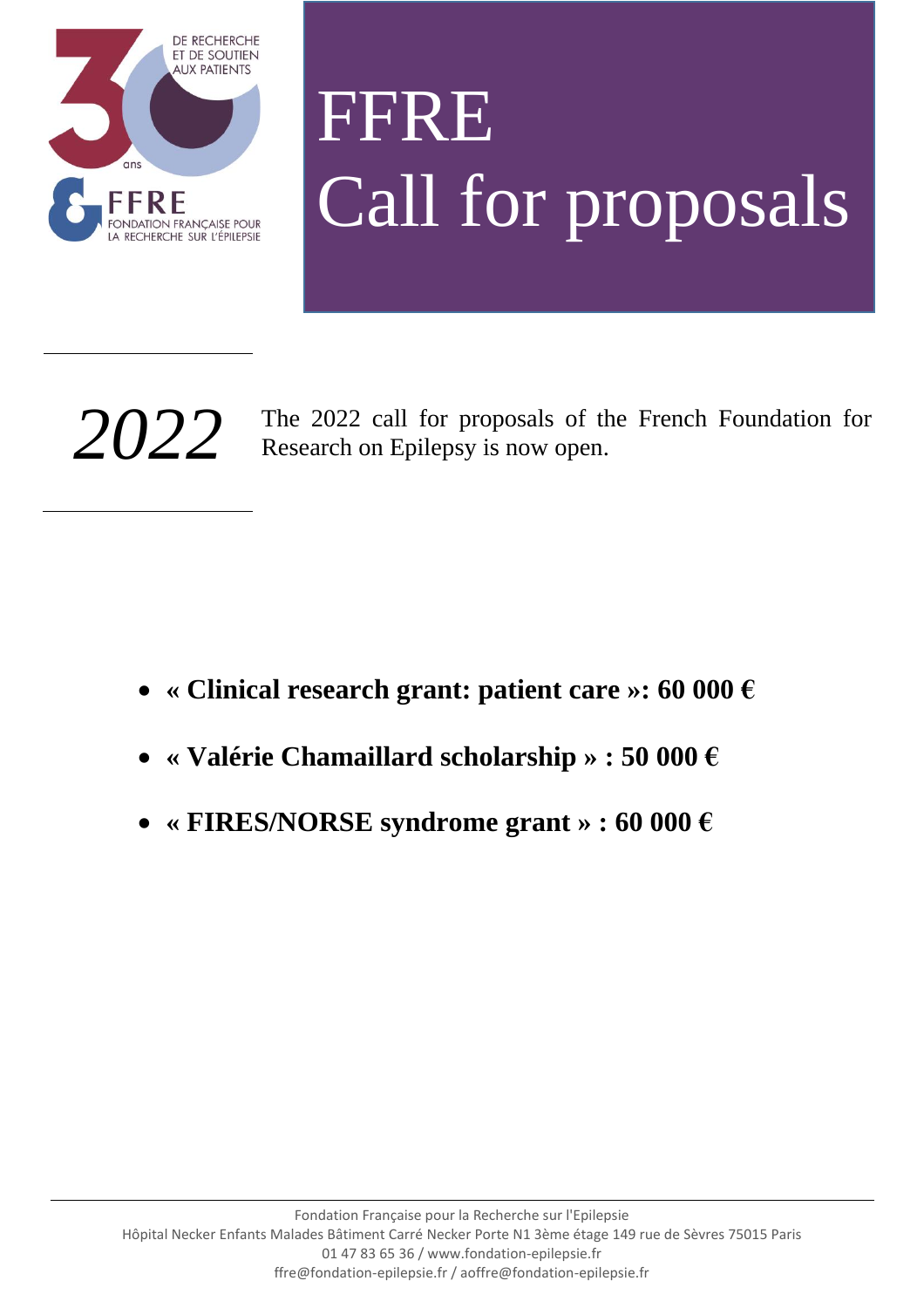**In 2022, the FFRE will award, with the support of the Rosborg Foundation\*, one or two grants to finance or co-finance a clinical research project aimed at improving the prevention, diagnosis or management of epilepsy or the development of innovative therapeutic approaches to improve the treatment of epilepsy. This funding will be for a maximum amount of 60 000 euros.**

**\*Vera Nijs & Jens Erik Rosborg Foundation, under the aegis of the Fondation de Luxembourg**

Applications, written in English (except for the general public summary explained below), assembled in a single PDF document of less than 4 MB in size, should include:

- A cover page\*.
- A scientific abstract of the project (250 words maximum)
- A summary of the project for the general public\*\* (in French) explaining the contribution of the project to the daily lives of patients and their caregivers
- The research project (10 pages maximum, in Arial 11)
- The project execution schedule
- The CV of the project leader and the composition of the team(s) (2 pages maximum, in Arial 11)
- A financial appendix indicating whether or not co-financing is involved (note that co-financing can be used for personnel, operating or equipment costs).
- A letter of commitment from the managing organization as well as an administrative contact. The payment agreement must be signed within 6 months of the announcement of the recipients.
- A list and contacts of 4 experts in your field, working abroad and with whom you have not published for at least 5 years.

Any incomplete application or application submitted in another manner will be rejected. Winners of the 2021 call for proposals are not eligible to apply this year and winners of previous calls for proposals must have submitted their scientific and financial reports if they wish to apply this year.

In addition to the members of the Scientific Committee of the FFRE, the jury will call upon several external experts, and the decision will be transmitted to the applicants in the fall of 2022.

**Deadline for receiving applications: May 1st 2022 in the evening. By email: aoffre@fondation-epilepsie.fr ATTENTION: Each applicant can only apply to one call for proposals of the FFRE. The confirmation of receipt of your application will be sent to you by email. If it is not the case, please contact us.**

\* The cover page must mention the title of the call for proposals, the name of the project leader, the name and contact details of the unit to which the project is attached, the e-mail address and telephone number of the contact person, the title of the project in English and French and the amount requested.

\*\* The summary of the project for the general public, about 15 lines long, must be written in French in order to answer the following questions: Please describe the project for which you have obtained funding from the FFRE. What are the actual outcomes of the project for the daily life of patients and/or the management of epilepsy and in what time frame?

## **Call for proposals:**

#### **« Clinical research grant: patient care »**

### **60 000 €**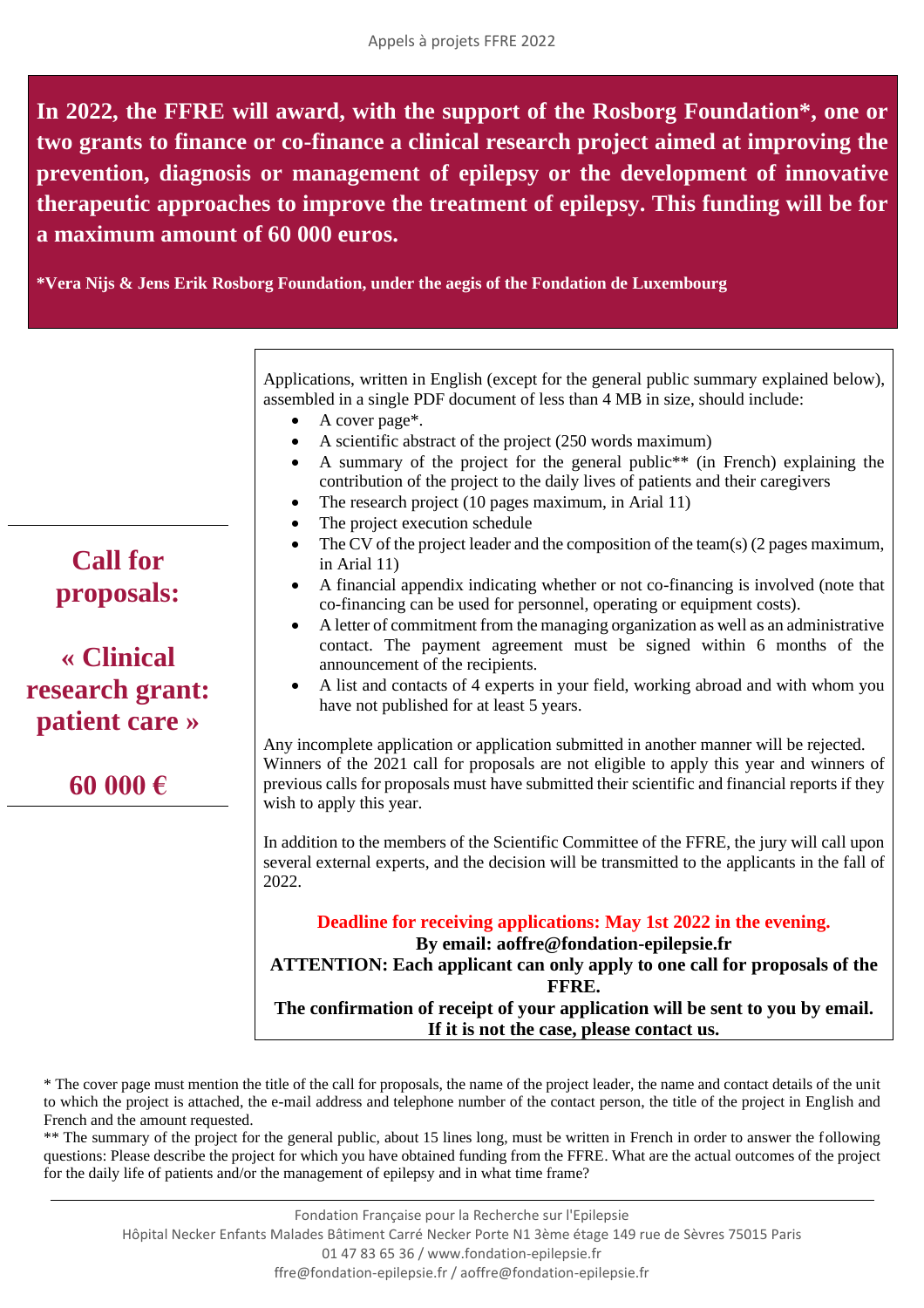**In 2022, the FFRE will award a scholarship financed by the Valérie Chamaillard Foundation, under the aegis of the Fondation de France. This 50 000 euros scholarship will be awarded to a young non-statutory researcher (e.g. end of thesis, post-doc return...) for a project on epilepsy in children and/or adolescents. The funding may cover the salary of the laureate as well as operational costs.**

**This scholarship cannot be cumulated with a scholarship from the LFCE, the FRM or any other financer.**

> Applications, written in English, (except for the general public summary explained below) assembled in a single PDF document of less than 4 MB in size, should include:

- A cover page\*.
- A scientific summary of the project (250 words maximum)
- A summary of the project for the general public\*\* (in French) explaining the contribution of the project to the daily lives of patients and their caregivers
- The research project (10 pages maximum, in Arial 11)
- The project execution schedule
- The CV of the project leader, the composition of the host team(s) and, if applicable, the role of each of their members in the realization of the project (2 pages maximum, in Arial 11)
- A financial appendix
- A letter of commitment from the managing organization as well as an administrative contact. The payment agreement must be signed within 6 months of the announcement of the recipients.
- A list and contacts of 4 experts in your field, working abroad and with whom you have not published for at least 5 years.

Any incomplete application or one submitted in another manner will be rejected.

In addition to the members of the Scientific Committee of the FFRE, the jury will call upon several external experts, and the decision will be transmitted to the applicants in the fall of 2022.

**Deadline for receiving applications: May 1st 2022 in the evening.**

**By email: aoffre@fondation-epilepsie.fr**

**ATTENTION: Each applicant can only apply to one call for proposals of the FFRE.**

**The confirmation of receipt of your application will be sent to you by email. If it is not the case, please contact us.**

\*\* The summary of the project for the general public, about 15 lines long, must be written in French in order to answer the following questions: Please describe the project for which you have obtained funding from the FFRE. What are the actual outcomes of the project for the daily life of patients and/or the management of epilepsy and in what time frame?

**Call for proposals:**

#### **« Valérie Chamaillard scholarship »**

**50 000 €**

<sup>\*</sup> The cover page must mention the title of the call for proposals, the name of the project leader, the name and contact details of the unit to which the project is attached, the e-mail address and telephone number of the contact person, the title of the project in English and French and the amount requested.